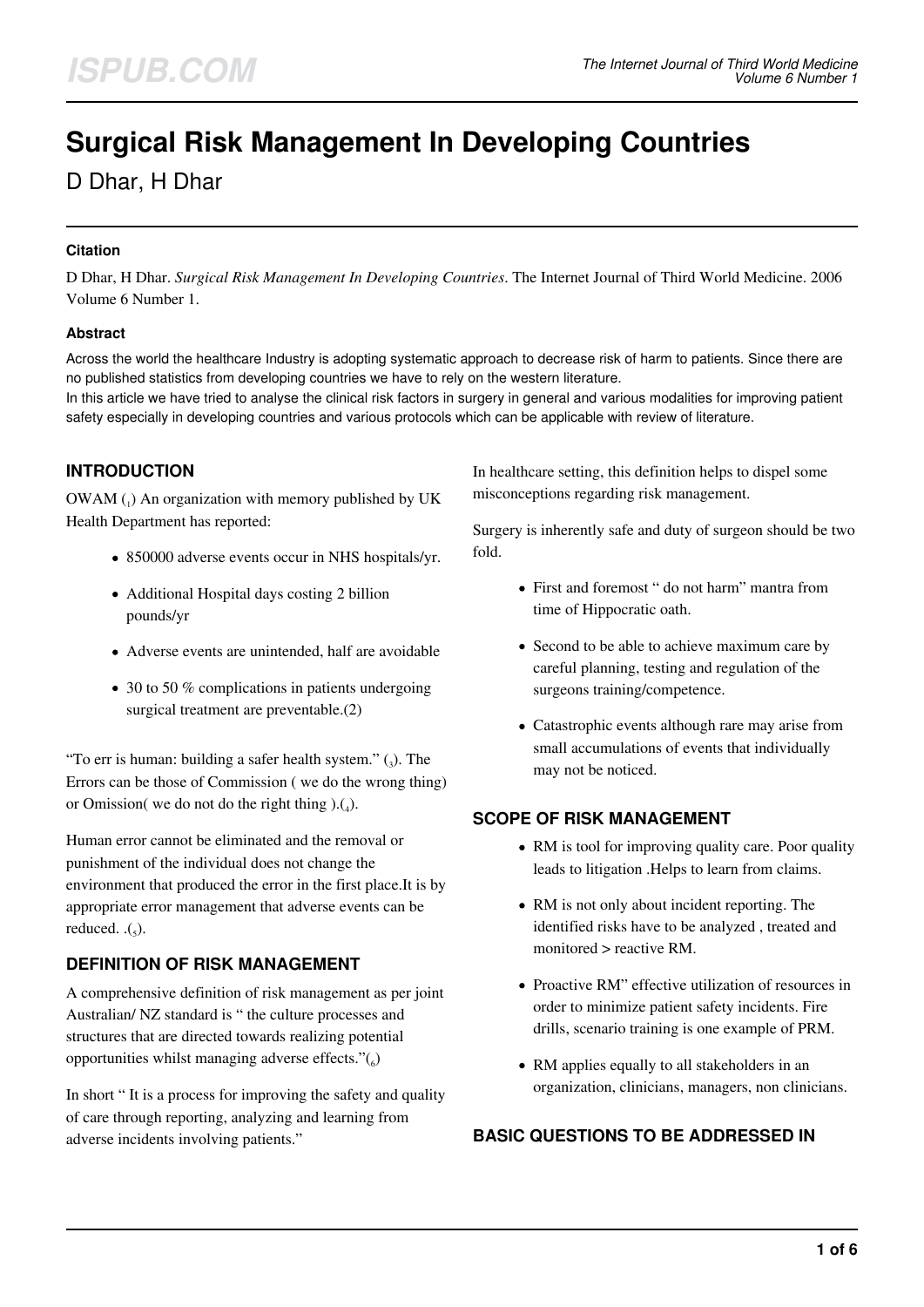#### **RISK MANAGEMENT.**

- Risk Identification: "what could go wrong"
- Risk Analysis" chances of going wrong and impact
- Risk Treatment" Minimize chances of happening or mitigate damage when it has gone wrong".
- Risk Control, sharing and learning." what can we learn from things that have gone wrong ?.

# **PERSPECTIVE OF PATIENT SAFETY**

Demarcation between Clinical and non clinical risk is not always clear cut. Adverse event may result from culmination of clinical as well as non clinical failures. For e.g. Medication error ( clinical risk) or as result of fall from a trolley ( non clinical risk).Other factors which are contributory may be diverse as poor staffing, organizational culture, inadequate staffing etc.

# **APPLICATION OF RISK MANAGEMENT**

RM may be applied at any level of an organization. Hospital Management may devise local strategy for e.g. infection control in the hospital. Individual departments can identify changes in routine working practices for quality patient care. for e.g. planning joint surgical procedures with other specialties vascular surgeon, neurosurgeon, plastic surgeon

At individual level clinicians may co ordinate working or surgical endeavors with seniors or subspecialty colleagues in cases where he is anticipating difficulty. Equally important is the application of RM to paramedical staff for improving patient care.

## **ORGANIZATION FOR RISK MANAGEMENT**

RM cannot be managed in isolation but within the framework that integrates all aspects of clinical governance including clinical audit, guidelines education and training, complaints and claims handling, health, safety, research and service development.

Foremost for any organization is to nurture safety culture with provision for necessary resources, which is only possible with strong leadership, teamwork, communication, patient involvement and training. Communication within and between team is a key safety issue.

Care while transferring patient from one health professional to another and this should happen in atmosphere of non blame culture.  $\binom{7}{2}$ 

RM in all clinical departments should be linked with hospital wide strategies and initiatives. Hospitals must have a multidisciplinary risk management risk committee who will work on written RM strategy and facilitate the efforts of everyone in managing risks in their own clinical practice.

# **RISK IDENTIFICATION.**

All clinical areas should either check up systems prospectively to flag up possible sources of patient safety incidents or retrospectively look at things that did go wrong. Internal sources of RI include risk assessment conducted in clinical areas as wards, OT, fracture clinic, daycare unit. Incident reporting, clinical audit, workshops, complaints and claims, surveys.

External sources of risk identification: confidential enquiries, guidelines, protocols released from time to time. Two form of system failures are identified.

- Active Failures >these are immediate errors at point of interaction between human and system.
- Latent Failures> arise from areas as organization and its culture, staff training and competence.

Any system has multilayered defensive barriers to reduce errors.

Defensive layers can be technical (alarms, physical, automatic shutdown) human( surgeon, nurses, anesthetists) and documentation( guidelines, sop etc). The system approach to reduce error requires defenses, barriers and safeguards. $\binom{5}{5}$ .

To explain this a Swiss Cheese Model of system failure where presence of hole in any slice( defensive layer) will not lead to an error as the next layer is intact to block its progress. If holes align the error can be perpetuated leading to an incident. These holes arise due to active or latent conditions.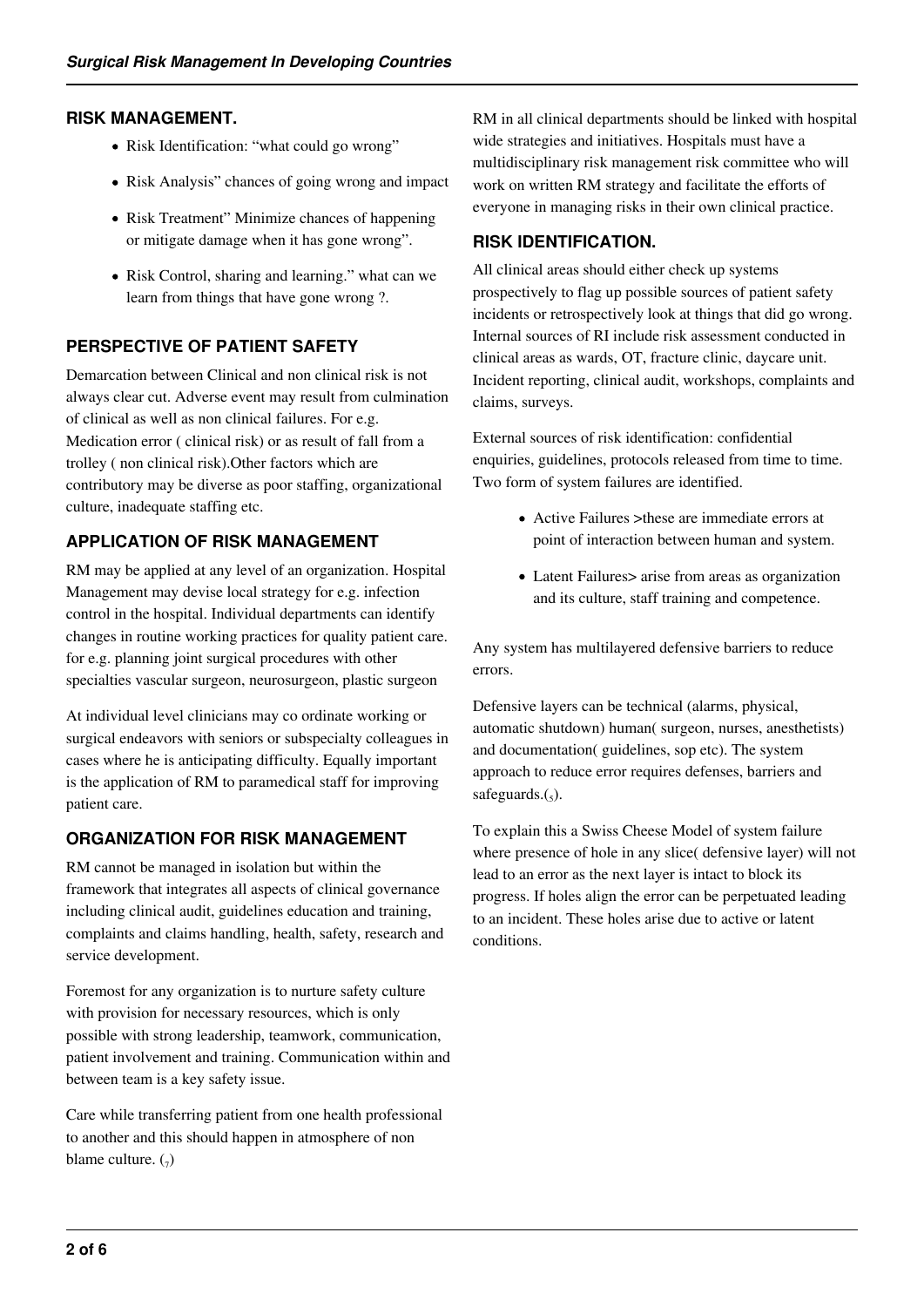#### **Figure 1**

Figure 1: Swiss cheese model



- Active Failures in surgery take a variety of forms: slips, lapses, fumbles, mistakes and procedural violations.( 8, 9)
- Slips occur due to failure of concentration (e.g) failure to remove wound swab before wound closure).
- Lapses arise from failure of memory ( forgetting two drugs interact e.g heparin and NSAIDS).
- Fumbles actions performed incorrectly (damage to nerve during surgery).
- Mistakes where actions are as per plan but plan is inadequate to achieve the outcome.
- All these errors result from some deviation. In Slips, lapses and fumbles actions deviate from intention at level of execution. Mistakes are knowledge based and problem lies at higher level of problem assessment, solving and formulating the plan.

## **LATENT FAILURES**

Latent conditions remain dormant for a long time  $_{(5,8)}$ . It is like smoke alarm without a battery. Exist within organization due to failure to correct attitude ,supervision and safety culture. Latent failures are easy to predict unlike active failures and should be sought and corrected before an adverse event occurs. Avoiding inappropriate or ineffective treatment is therefore a primary task.

## **PRE OPERATIVE**

Error in the initial diagnosis arise in elective surgical cases.

Site and side errors are more obvious errors. Referral system should be effective as each yr, more and more patients are referred to hospitals. Delays due to referral to ill equipped hospitals or inappropriate surgeon are not tracked easily. continuity of care can be ensured if time period between diagnosis and admission for treatment is streamlined.

## **INTRA OPERATIVE**

Operation theatre is most vulnerable site for adverse events to occur . $\binom{10}{10}$ Three separate groups interact here Nurses, surgeons, anesthetists. Good coordination and inter professional team training is required to improve this area of high risk. Operating outside ones expertise, misidentification of anatomy and inexperience contributes risk  $\binom{1}{1}$ . but experience at the same time does not provide immunity. Communication failure between the working teams is the most important cause of failure in various surgical procedures and is the greatest threat to the patient. $\left(\begin{array}{cc} 12, & 13 \end{array}\right)$ .

## **POST OPERATIVE**

Post operative period can often be marred by complications and effects of active adverse events Incidence of hospital resistant infections as MRSA, respiratory, urinary ,wound infection, DVT, pulmonary embolism etc can be reduced if not prevented by focusing and enforcing better practices. Implementation of strict post operative protocols as per national and international recommendations is mandatory and goes long way in mitigating litigations claims.

Non technical skills are as important as technical skills and go long way in improving clinical risk management as it involves cognitive skills ( leadership, teamwork and cooperation  $\mathcal{L}_{14}$ )

## **ROOT CAUSE ANALYSIS. RCA( WHAT WENT WRONG)**

Earliest point at which action could be taken. RCA" is the methodology that questions the how and why in a structured and objective way to investigate all the factors that led to the incident" Key steps are outlined in London protocol  $\binom{15}{15}$  as

- Identify the incident/ take decision to investigate.
- Select members of investigation team.
- Gather all data and physical findings and chronology of events.
- Identify contributory factors (lack training/supervision)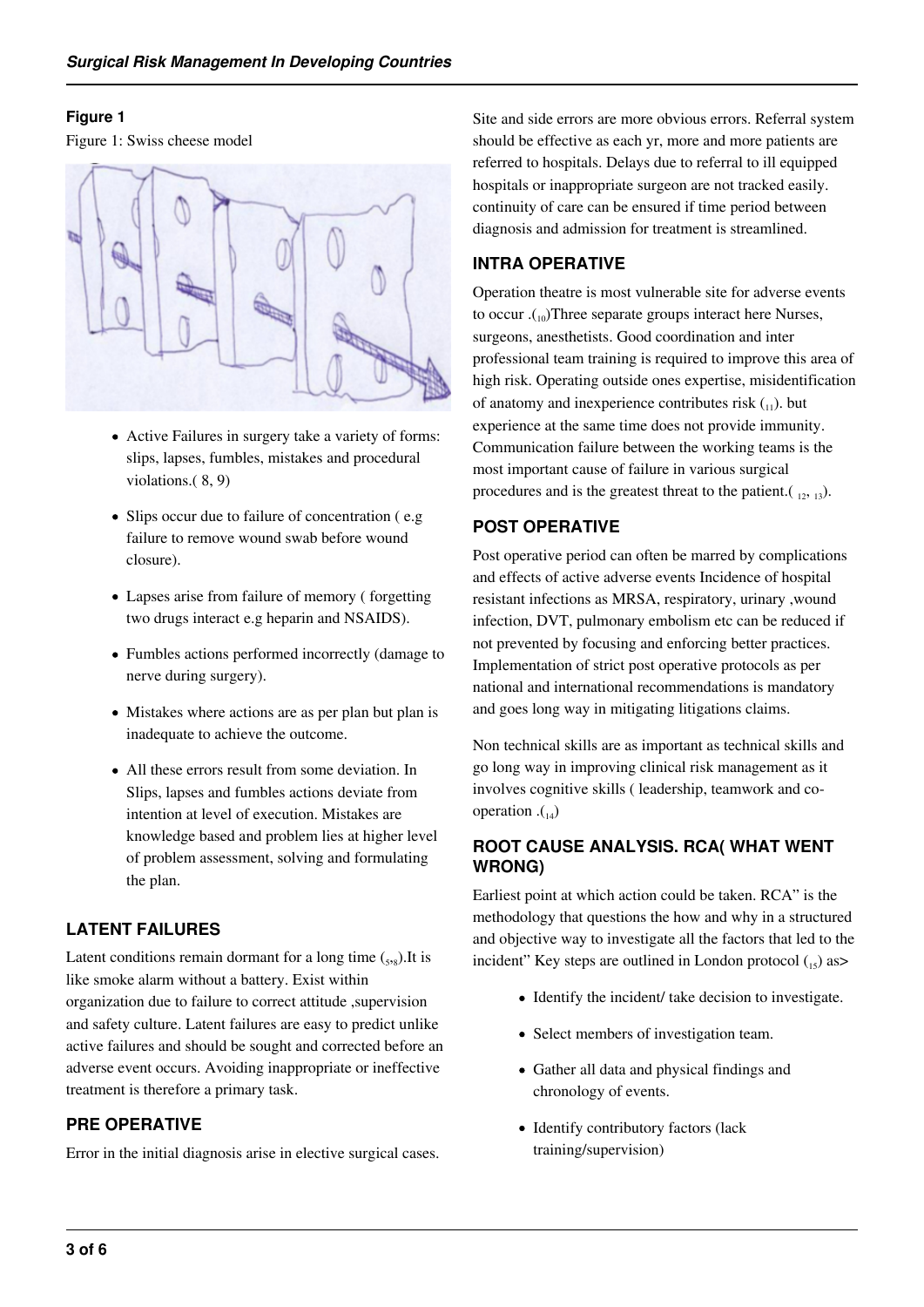- Identify delivery problems( incorrect decision, failure to act)
- Devise action plan
- Involve patients and families in the process.

## **RISK ANALYSIS , EVALUATION AND TREATMENT.**

To manage risk effectively assign risk score. Risk Score is derived by multiplying severity of incident by the likelihood of its occurrence. Likelihood rating considers how frequently the incident is expected to occur. Risk score matrix is devised within which risk score of 20 or higher is deemed as unacceptable. Fig 2..

## **Figure 2**

Figure 2: Risk Score Matrix

| Likelihood/<br>severity |                  |     |             |                         |                        |              |
|-------------------------|------------------|-----|-------------|-------------------------|------------------------|--------------|
|                         | Low              | Low | Low         | Low                     | Low                    | Low          |
|                         | Slight           | Low | Low         | Significant Significant |                        | High         |
|                         | Moderate         | Low | Significant | High                    | Very high              | Very high    |
|                         | Major            | Low | Significant | Very high Very high     |                        | Unacceptable |
|                         | Catastrophic Low |     | High        |                         | Very high Unacceptable | Unacceptable |

Risk treatment is based on appropriate course as influenced by risk score .Risk treatment can be in form of elimination, substitution, reduction or acceptance of risk.

# **RISK REGISTERS**

All clinical areas should have risk registers in electronic format. Risk identified should be entered in the register with columns showing risk evaluation, control and residual risk. Residual risks exceeding threshold are escalated to departmental register and significant risks from the register are in turn escalated to a hospital risk register.

Risk register is not a static document, it is modified from time to time as new risks emerge.

## **SURGICAL RISK MANAGEMENT IMPLEMENTATION> STEPS.**

Standard operating Procedures ( SOPs) are available for only minority of surgical procedures. Performing instrument

checks and swab counts during intra operative period are common sop. SOPs if followed strictly simplifies routine working in OT and reduces opportunities for error > upstream effect. Helps in ensuring safety and high reliability in organization.

Pre-operative check lists common among anesthetists prior to induction, reduces equipment failure. Check lists should be developed to assess availability and functioning of equipment in OT prior to any procedure. Check list can be compiled as per local context and modified wherever necessary. Check lists are not substitute for personal vigilance. May divert attention from more urgent task and provoke complacency.

Free and honest error reporting :this forms most challenging part of SRM. Traditional "train and blame" culture must be replaced by informed culture where error is accepted. Right culture "characterized by shared passion for quality fairness" Commitment all levels of management is needed to ensure an organizational response.

Teamwork training nowdays is intergral part of risk management. Emphasis on Training in non technical skills and OT safety improvement is part of surgical training

- Most of Royal colleges in UK are addressing this and there is effort at national level in some of developing countries to integrate this in the RM strategy.
- These programs help to teach theatre staff, paramedics, anesthetists as well as surgeons about the technical and non technical aspects of safety in OT and other clinical outcomes including delays, cancellations, complications and reporting of clinical incidents.
- Lot of emphasis is laid inter professional teamwork.

# **HUMAN ERROR**

All health care workers in the modern world are subject to high levels of physical and psychological stress and this can influence their performance and lead to errors. Errors can result from fatigue, mental overload, excessive work, poor commitment and poor decision making  $_{16}$ ). This can be reduced if not eliminated by addressing judiciously these problems.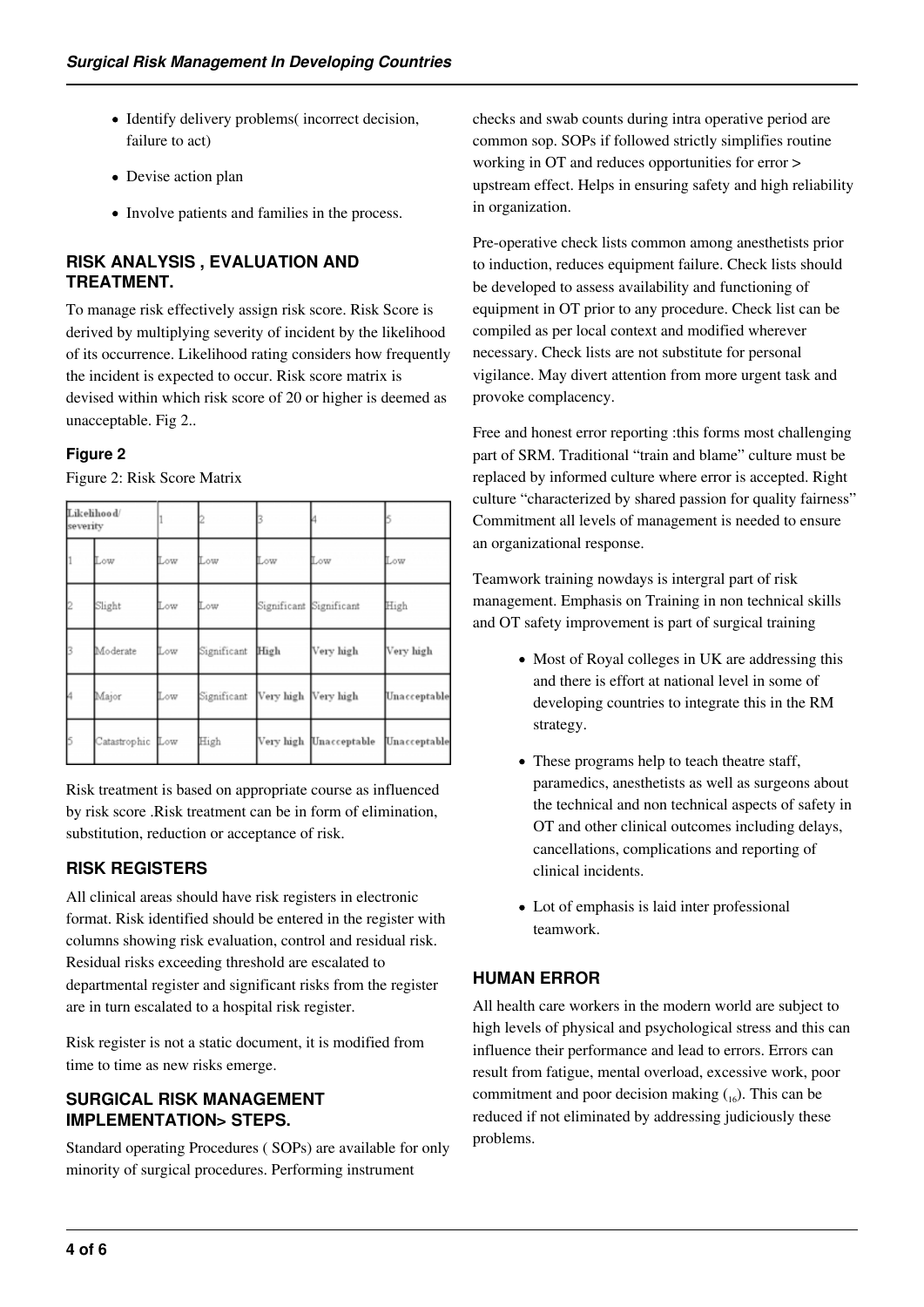## **APPRAISAL**

This is a parallel development in RM. The individual at any level in the organization has to show involvement in continued education and professional development and standing to clients and employers Also to show ones involvement in audit projects and learning from complaints and errors.

## **RISK MANAGEMENT --- CHALLENGES**

There is lot of underreporting in surgical disciplines in developing countries due to poor record keeping and problems with audit and most of the national health institutions have no unified risk management strategy. There is poor dissemination of recommendations and follow up and added to this protocols are not laid up at national or state levels for various surgical disciplines and even when they are there is no revision of such protocols as per international standards. Another factor which adds to problem is lack of transparency and blame culture .

## **CONCLUSION**

- Accept that one can make errors.
- Build a safety culture, report errors freely/honestly. Publication of risky businesses.
- Learn from errors made by root cause analysis.
- Implement solutions to prevent harm. Code blues / trauma code/ emergency drills.
- Involve and communicate with patients freely.
- No system or practice can guarantee freedom from errors or its consequences.
- Constant revision of protocols. Every RM strategy will bring its own hazards.
- Responsibility ultimately lies with each individual

to maintain vigilance and improve patient safety.

## **CORRESPONDENCE TO**

Dr. Dinesh Dhar. PO Box 1222, PC 611 Nizwa , Sulatanate of Oman. E mail : ddh612008@hotmail.co.uk

dinesh612006@rediffmail.com Phone : +968-92357505

#### **References**

1. Donoldon L (chair) . An organization with a memory Report of an expert group on learning from adverse events in NHS Lonon: department of health stationery office 2000. 2. Healey MA , Shackford ST ,Osler TM, Rogers F.B ,Burns E .Complications in surgical patients.Arch Surg 2002; 137: 611- 618. 3. CMO Building a safer NHS for patients.London Department of Health, 2002. 4. Kohn LT ,Corrigan JM . To Err is Human. Washington D.C :National Academy Press 2000. 5. Reason J , Human error : Models and management. BMJ 2000; 320 : 768-770. 6. Royal college of Obstetricians and Gynaecologists and Royal college of Midwives. Towards safer Childbirth : Minimum standards for the organization of labour ward. London : RCOG, 1999. 7. Brenan TA, Laird NM, Lowthers A, et al. Hospital Characteristics associated with adverse events and substandard care. JAMA 1991;265: 3265-69. 8. Miller LA. Safety promotion and error reduction in Perinatal care. Lessons from Industry.J Perinat Neonat Nursing 2003 ; 17: 128-138. 9. Reason J . Human error . New York : Cambridge University Press, 1990. 10. Leape L.L. Error in medicine JAMA 1994; 272: 1851-1857. 11. General Medical Council. Good Medical Practice 2006. 12. Lingard L, Reznick R, Epsin S, Regehr G, De Vito I. Team communication in the operating room: talk patterns, sites of tension and implications from novices. Acta Med 2002; 77 : 232-237. 13. Christian CK , Gustafson ML, Roth EM et al. A prospective study of patient safety in the operating room. Surgery 2006; 139: 159-173. 14. Mishra A, Giddlings Anthony EB. Recent advances in surgery 2007; vol 30: 1-10. 15. Taylor -Adams S, Vincent C. System analysis of clinical incidents : the London protocol. Clin. Risk 2004; 10: 211-220. 16. Vincent C, Taylor -Adams S, Stanhope N. Framework

for analysing risk and safety in clinical medicine. BMJ 1998; 316: 1154-1157.